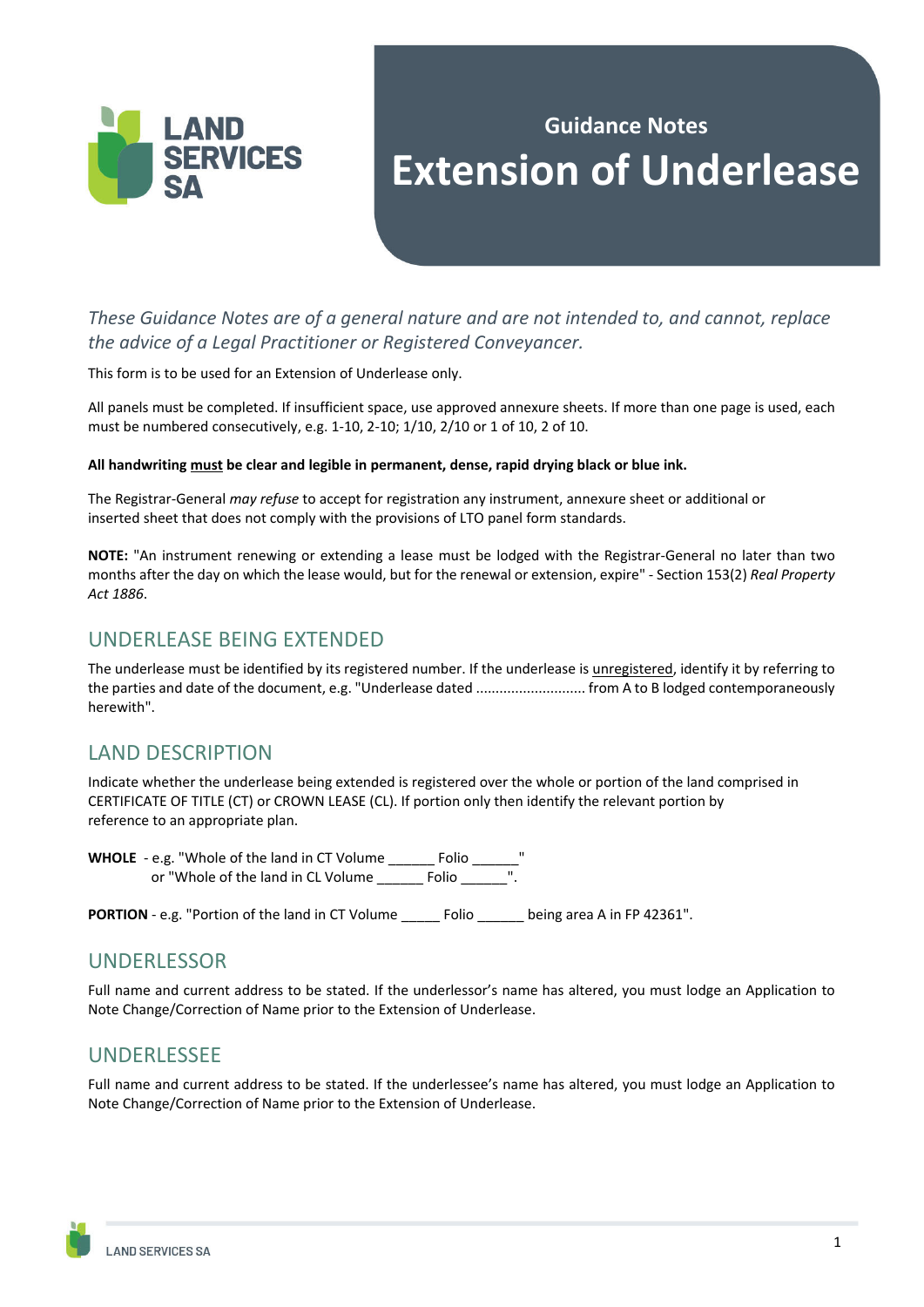# **CONSIDERATION**

If expressing an amount, use words and figures. If relevant, insert "valuable consideration" etc. Strike through if not applicable.

#### **TFRM**

Must have a commencement date and an expiry date. The commencement date must run on from the original term and, in the case of an underlease, must not absorb the whole term of the headlease.

# **CONSENTS**

If none required, state "Not Applicable" or strike through panel.

### VARIATIONS

If no variations, then state "Not Applicable" or strike through panel.

### **CERTIFICATION**

Any inapplicable certification statement(s) must be deleted.

Certification statements must be made by the Certifier, being one of the following:

- a. A legal practitioner
- b. A registered conveyancer
- c. If the applicant is not represented by a legal practitioner or registered conveyancer the applicant (i.e. selfrepresented party)
- d. If a party to an instrument is not represented by a legal practitioner or registered conveyancer that party (i.e. self-represented party)

All certifications apply where the Certifier is a registered conveyancer or legal practitioner, signing on behalf of their client.

The first two listed certifications do not apply where the Certifier is a self-represented party. Self-represented parties are only required to make certifications relating to retaining evidence to support the registry instrument or document and ensuring the registry instrument or document is correct and compliant with relevant legislation and any prescribed requirement.

Note: - An attorney or a body corporate cannot make certification statements.

The Registrar-General's Verification of Identity and Verification of Authority requirements must be complied with except where the underlessee is self-represented.

Penalties of up to \$10,000 or 2 years imprisonment apply, where a prescribed person provides a false certification under section 273(1) of the *Real Property Act 1886*.

# ANNEXURE

It will be necessary to use an annexure sheet (Form B1) if there is insufficient space in a panel for the text or to complete remaining certifications.

An annexure sheet to an instrument must:

- a. be in the format of Form B1 and identified therein as an annexure to the parent instrument;
- b. be referred to in the appropriate panel in the body of the instrument;